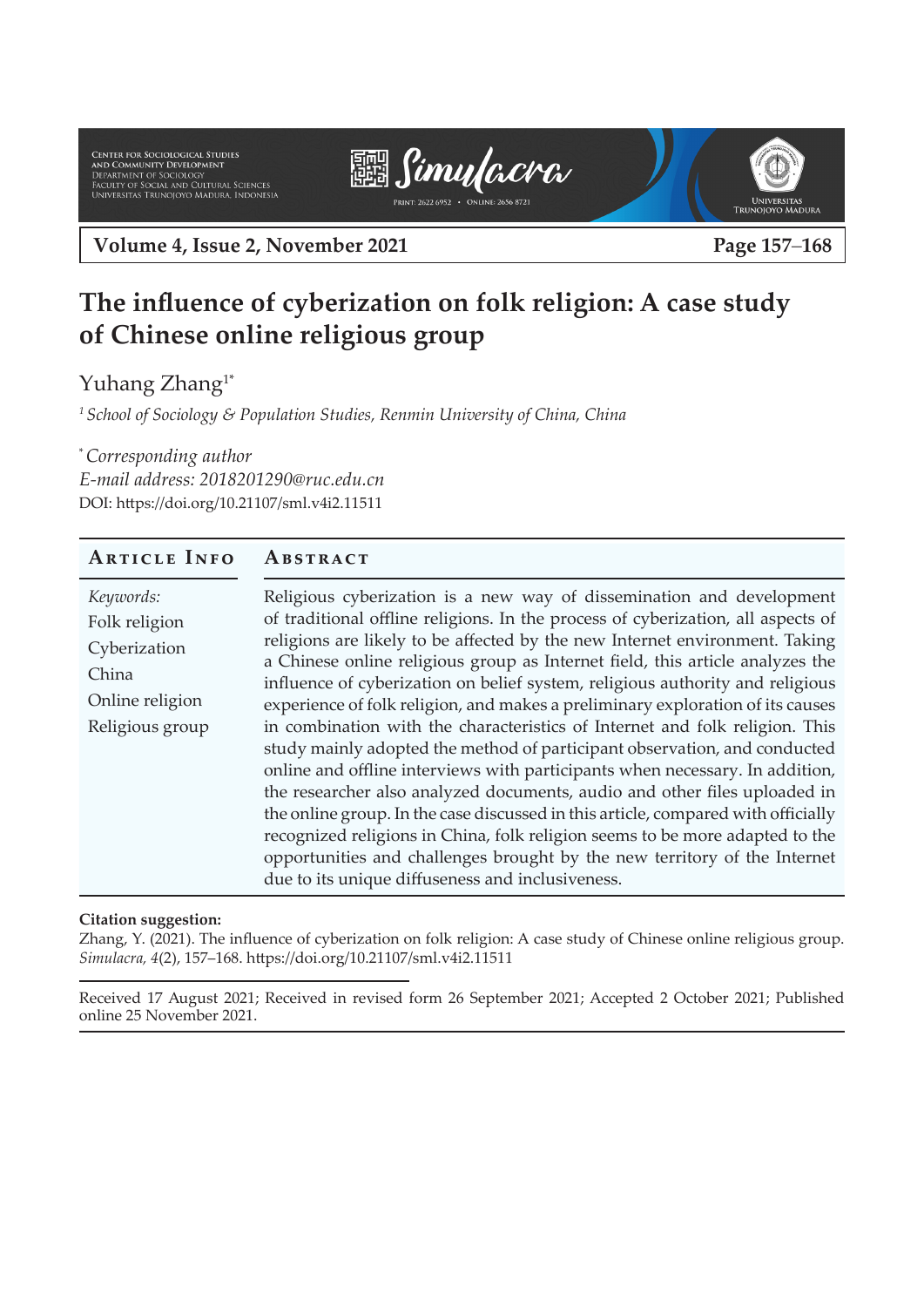Yuhang Zhang

### **Introduction**

Cyberization is the process of forming a new cyberworld and transforming our current physical, social and mental worlds into novel cyber-combined ones (Ma, 2016). China's internet space has undergone tremendous changes in the past decade. The number of internet users has grown rapidly, and various social software and self-media platforms have mushroomed. With the cyberization of various social phenomena, the internet space has gradually been given sociality. At the same time, the internet is also reshaping people's real lives. As an important social phenomenon, religion has produced many new changes in the process of being gradually embedded in the internet space.

At present, there is no general agreement on the terminologies to classify and define all kinds of religious information and practices that exist in the internet space. The main terms include "internet religion", "digital religion", "online religion", "religion online" and so on. "Religion Online" and "Online Religion" are the classification methods of religions in the internet space proposed by Helland (Helland, 2000), which respectively refer to the unidirectional information dissemination of various types of religious information presented on the internet, and the religious mode that Individual believers and religious organizations can realize a twoway interaction on the internet. However, with the highly developed internet today, the boundary between these two types of religions has been very blurred, and it is difficult to find a religion that exists only in one of these forms in the internet space. The research object of this study is an online religious group that has both of these two modes. The belief of this group was developed from the offline Shamanism of northern China. The group contains not only religious information such as scriptures and

doctrines published in the form of text, voice and so on, but also interactive activities such as religious ceremonies and discussion of religious issues. Based on the theme of this article, the researcher uses the term online religion to refer to the religious practices and discourses involved in this research.

The academic research on online religion began in the United States in the 1990s. The research in the early stage mostly focused on the description of online religious phenomena. The main topics include religious cyberization and its impact on religious transformation (O 'Leary, 1996), religious use of the internet (Cobb, 1998), and the basic development of online religion (Brasher, 2001). In the following two decades, scholars continued to deepen their research on online religion, from simply describing new phenomena and trends of the cyberization of religions, to exploring and explaining the changes and development of religions in the process of cyberization. These topics cover the main topics in traditional studies of sociology of religion, such as religious ritual, religious experience, identification, change of authority, community construction, while new topics, such as the classification of online religion and the mutual influence between religion and the internet, have also emerged.

Although the Western academic circles have systematically and comprehensively studied the cyberization of religions, they have neglected to pay attention to the phenomenon of the cyberization of religions in China in terms of case selection (Xu & Campbell, 2018). From a macro perspective, Campbell analyzed the characteristics of Chinese Online religions using Tibetan Buddhism, Islam, and Christianity as the starting point. These characteristics include: continuous flourishing growth, the coexistence and differentiation of religious online and online religions, the connection between religious issues and ethnicity, and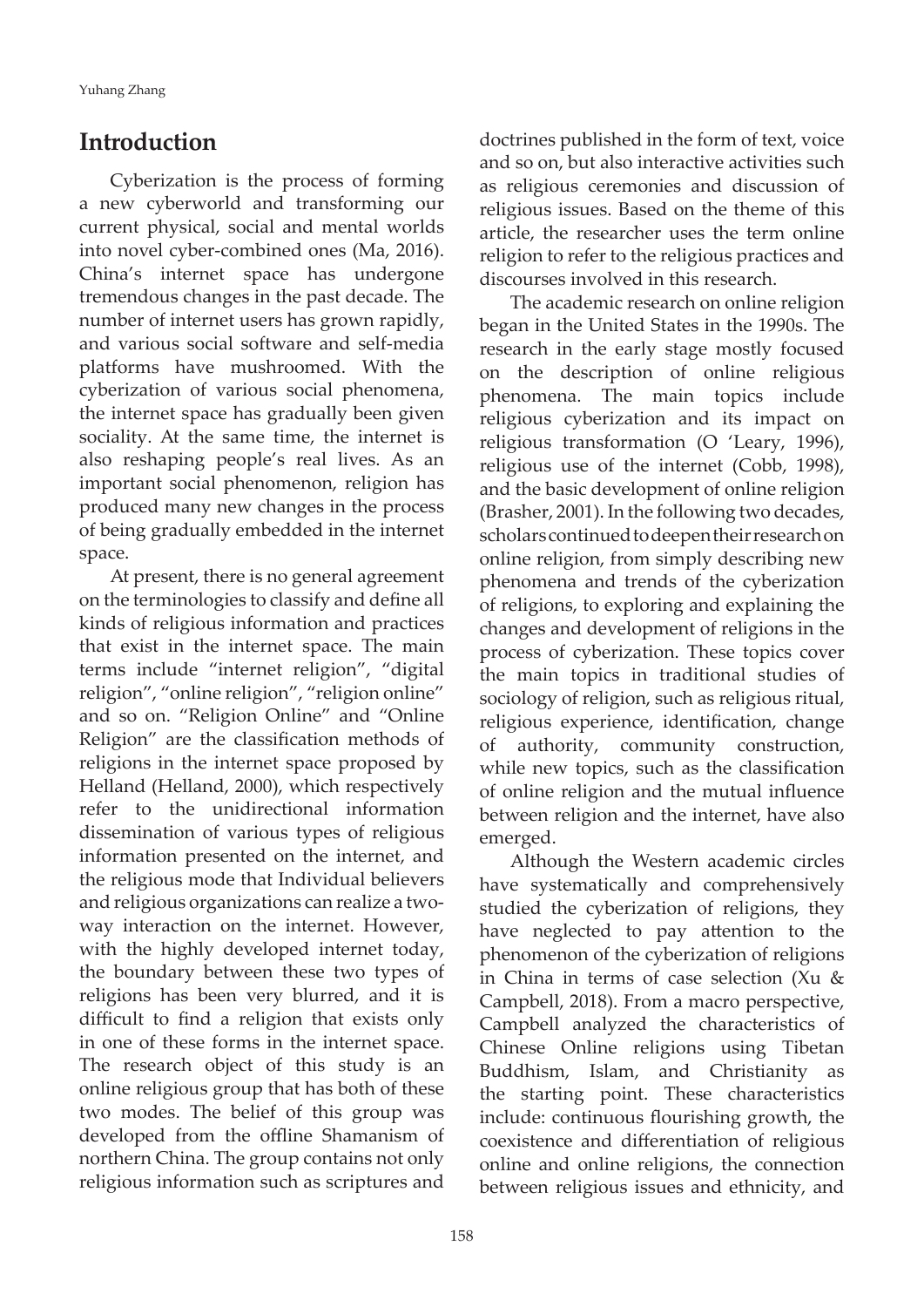that the attitudes and behaviors of believers on the Internet can reflect the identity of offline religions identification.

Compared with the West, Chinese academic circles pay less attention to issues related to cyberization of religion and the start is relatively late. The Center for American Studies at Fudan University held the first Symposium on Internet and Religion in China in 2004, which reflected the early research results of Chinese scholars on internet religion in China. The topics of these studies mainly include religious phenomena in the internet space, the influence of network technology on religion, and the basic situation of the operation of religious websites. After that, some studies also involved the rise of online religion in China (Tang, 2006; Shi & Lu, 2016), the religious identification of online religious groups (Li, 2011), and the influence of online religion on believers (Tang, 2008; Zhang, 2018) and other topics. The abovementioned research mainly reveals the basic characteristics of online religions in China, such as young audience, decentralization, openness and virtuality. However, in recent years, more scholars have paid attention to the development trend and possible risks and problems of online religion (Xing, 2016; Wang, 2016; Li &Gu, 2018; Zhang, Ma & Zhang, 2018), and related exploration of governance countermeasures (Shi, 2016; Shi, 2018; Yang, 2018; Ma, 2020). The governance issues mentioned in these studies include the imperfection of relevant laws and regulations, the lack of entry barriers and exit mechanisms, and alienation phenomena such as superstition and cults.

In short, whether in the West or in China, research results on Chinese online religions still need to be improved. In recent years, Chinese scholars have conducted a lot of researches on the problems and governance of online religion from the perspectives of policy and public management, but they have rarely paid attention to issues such as

religious experience and authority changes from the perspective of sociology. Moreover, researchers in the sociology of religion in both China and the West mainly analyze the characteristics of Chinese online religions from the perspective of institutional religions such as Christianity and Islam. Few studies have been conducted on the highly diffused folk religions with a broad following base in China. What changes have taken place in the process of cyberization of diffused folk religions? Compared with institutional religions, how are these changes different? These questions are the motivation of this article. Focusing on a China's folk religious group, this article analyzes its characteristics in combination with the particularity of the internet as a belief space, which will help enrich the existing researches on the cyberization of religion. Compared with the existing literature, the contribution of this article may be reflected in the following two aspects: one is to incorporate the particularity of folk religion into the analysis framework of religious cyberization, providing a new perspective; the other is taking a Chinese online folk religious group as the research object, which could enrich the research in this field.

### **Method**

Participant observation and case study are commonly used in the study of online religion (Liang, 2020). The representative studies include Huang's study of the O2O model of a Japanese religious group (Huang, 2018) and Tan's research on Buddhist virtual communities (Tan, 2019). This study mainly adopted the method of participant observation, and conducted online and offline interviews with participants when necessary. In addition, the researcher also analyzed documents, audio and other files uploaded in the group by the group owner. In the observation, the researcher first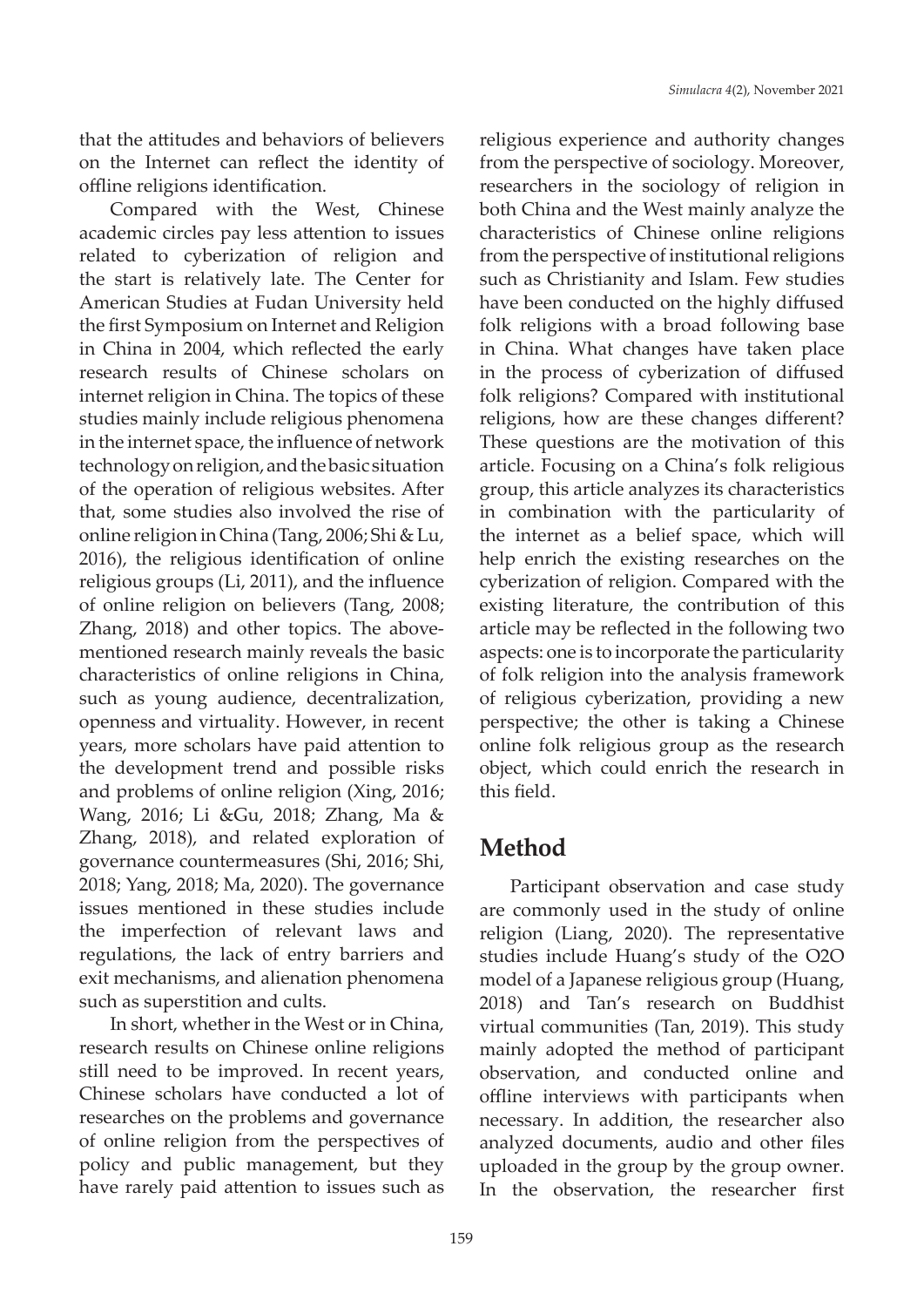understood the general situation of the online group to form a preliminary understanding of the characteristics of the online religion in the group, and then selected specific interviewees to conduct in-depth interviews based on the analysis of the field notes.

The data collected in the early stage was mainly the observation of the weekly *Dian Yuan* activity in the group (*Dian Yuan* is a religious activity in which the shaman communicates with the spirit guides of followers in order to guide them to better lives and religious practices.). As an audience, researcher participated in the live stream of the *Dian Yuan* activity, focusing on the interaction between the group owner and ordinary group members, the dialogue between the group managers and other group members in the comments section, and some important events in the group. Besides, researcher also collected other information of online interactions among members of the group, such as discussing religious doctrines, exchanging religious experiences, and conducting religious rituals, and then analyzed the influence of the cyberization on this folk religion and the possible causes.

In order to ensure the objectivity of the study, the researcher would not make comments during the activities to maintain minimal interference with group members. After having an overall understanding of the religious belief in the group, the researcher selected some group members who were active and had characteristics in the group for interviews. The issues concerned in this study are generally not directly discussed in group chats and live stream activities, and the researcher could only obtain indirect information about these issues from religious activities and the discussion of group members. After that, the researcher conducted interviews to learn the followers' direct thoughts on these issues.

The research object of this study was an online religious group active on QQ: Group C. QQ is one of the most important social media in China, with more than 600 million active users in the second quarter of 2020. There are a large number of online religious groups spontaneously established by believers or religious organizations on the platform. These groups provide believers with places to exchange religious-related issues and carry out religious activities beyond time and space. Group C has more than 800 members, including 1 group owner and 10 group managers. 39% of these members are women, 53% are men, and another 8% have not disclosed their gender. The owner of the group is a folk mage (shaman) from northeastern China, who often travels in various provinces in China to perform religious rites for believers. The age distribution of group members is relatively young, with more than 34% of the group members under 30 years old and 30% of them between 31-40 years old, which is the generation that has been greatly influenced by the internet.

The core part of this group's beliefs is Shamanism in northern China (an animist folk religion, hereinafter referred to as "Shamanism"), and it also incorporates mainstream Chinese religions such as Buddhism and Taoism, as well as other beliefs from the West such as occultism. In this group, the weekly routine *Dian Yuan* activity is the focus of this study. Each Saturday night, the group owner offers guidance to several members of the group for free. Anyone who has been in the group for more than a week can sign up for the activity. The specific form of *Dian Yuan* on the Internet is that the group owner communicates with the group members on online live stream. In the process, they may even talk about irrelevant topics with the participants and the audience, which is more casual than the offline *Dian Yuan*. The *Dian Yuan* activity of this group is a typical example of the transfer of offline religious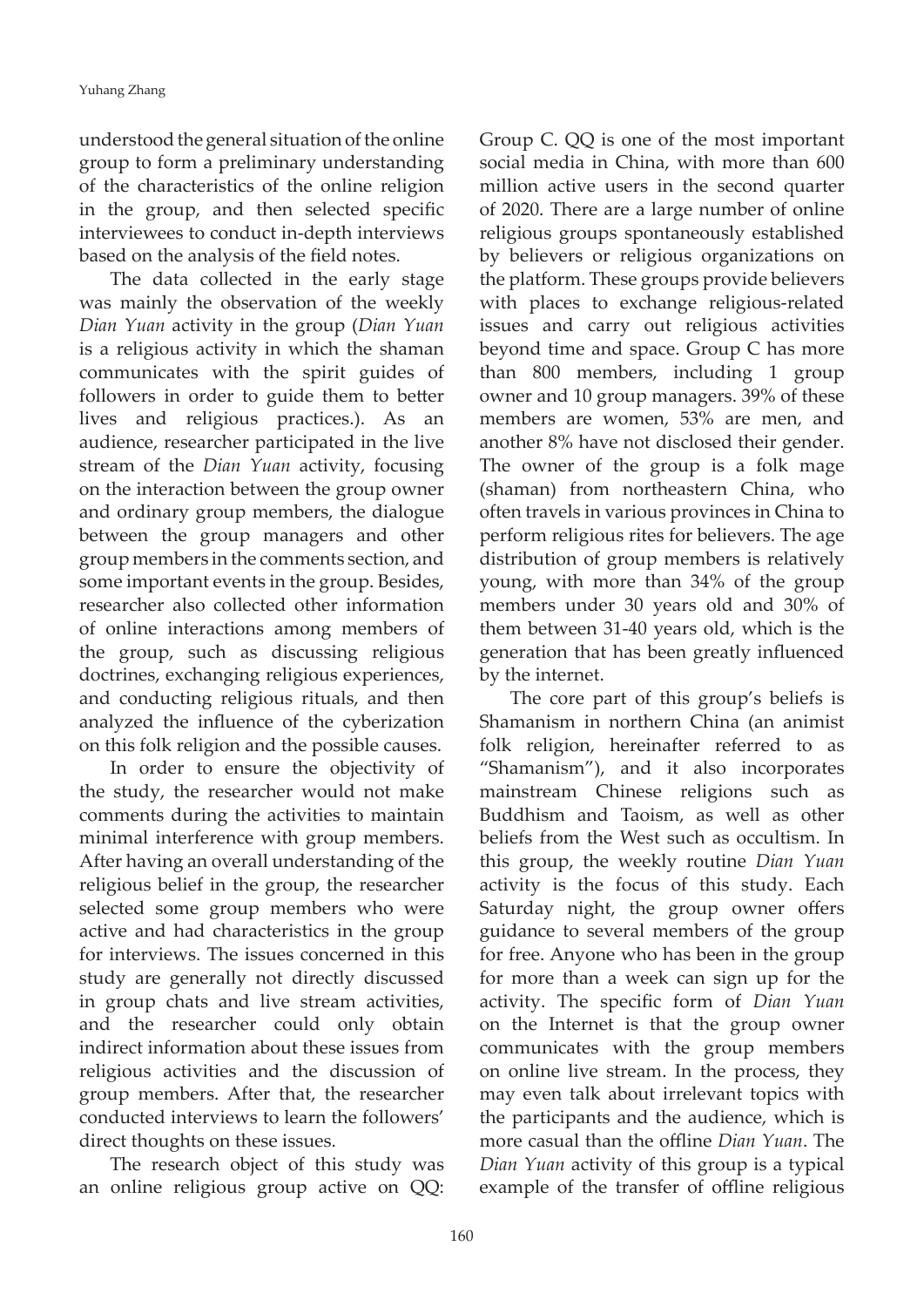activities to cyberspace, which makes it an important object of researcher's observation.

### **Results and Discussion**

The development of internet technology has broken the limitations of time and space, and greatly reduced the cost of information transmission and acquisition, thus allowing users to obtain immense and more pluralistic information in a short period of time. In the process of cyberization of a certain offline religion, these factors actually bring several challenges. First, believers can easily learn information that was once monopolized by the religious authority of their religion. Second, believers can have more and more in-depth access to related information about other religions, which may pose a threat to their own religion. Third, if a certain belief or ritual is absent in the internet space, it will gradually be marginalized. At the same time, internet technology as an instrumental force has also become a new opportunity for the further dissemination and development of offline religions. The power of internet technology provides a push-pull mechanism for the rise of online religion (Tang, 2006). On the one hand, the challenges posed by the internet are driving offline religions to extend into the internet space. On the other hand, the use of the internet can play a role in traction and support for the development of offline religion. Based on the abovementioned challenges and opportunities that may be faced in the process of religious cyberization, the following mainly discusses their impacts on the belief system, religious authority, and religious experience.

#### *Belief system: The shift from single to composite*

In the process of embedding in the internet space, offline religious belief systems will inevitably change whether

spontaneously or consciously. In general, the change from a single belief system to a composite belief system is one of the main characteristics of this transformation. The belief system of Group C is a composite belief system that takes Shamanism as the main body and integrates other beliefs such as Buddhism, Taoism, and occultism. The content discussed in the group, and the text and audio materials released by the group owner which represent the belief system of the group, does not only involve a single religion. As the religious leader of the group, the group owner's discourse system and religious practices have obvious characteristics of Shamanism.

Although this kind of folk belief has also borrowed some principles and elements of Taoism in its long-term development, its integration with Buddhism is not a longstanding practice, and its integration with Western beliefs such as occultism can be said to be purely a product of the Internet era. In order to allow believers to increase their understanding of this belief system, the group owner of Group C sometimes releases some audios explaining her religious principles in the group. These audios not only contain her introduction to Shamanism, but also interpretations of Buddhist scriptures. The researcher has also noticed that many group members in Group C, including the group owner and managers, often use concepts from other belief systems such as "spirit guide" and " tutelary deity " when explaining issues related to Shamanism. These are all concrete manifestations of the group's composite belief system.

Online religions have an unprecedentedly open communication platform that traditional religions do not have (Wang&Wang, 2016). For any religion, inclusiveness will always benefit the spread and development more than exclusiveness, especially in the pluralistic and open internet. Depending on the high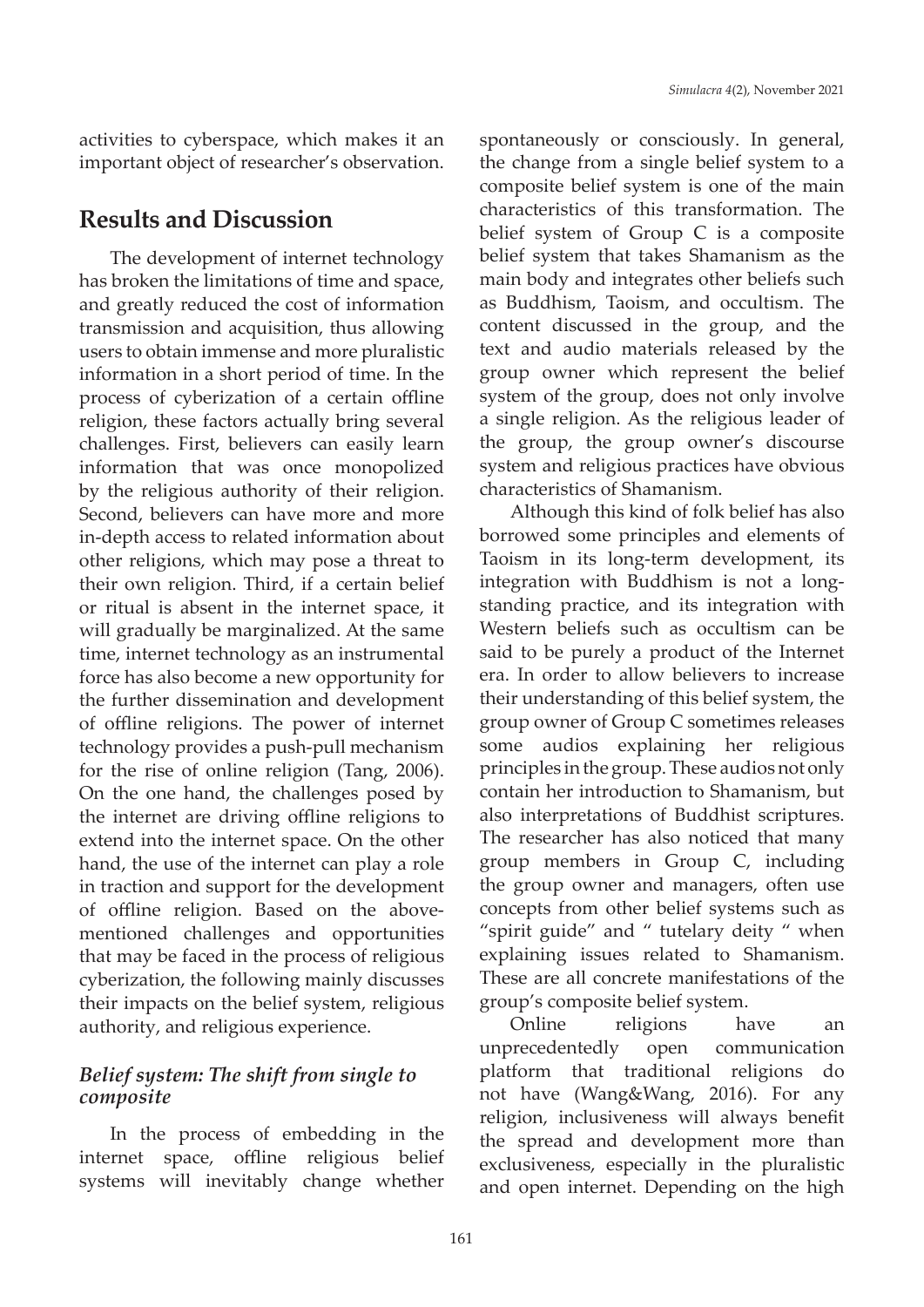inclusiveness, the folk religion incorporated information from other religions in the process of cyberization. Although the belief system changed a lot, the religion as a whole stood firm in internet space. In the online religious groups like Group C, it was not just followers of Shamanism in northern China who were active. Benefited from high inclusiveness, those who are interested in Shamanism in northern China but do not believe in it, or the followers of this religion who also have other religious belief could also take part in the religious discussion and practices in virtual communities. During this process, colliding of various belief systems is reshaping this community's belief system.

From the angle of religious leader, the shift of belief system from single type to composite type is somewhat conscious. Especially when this belief system colliding with the technology paradigm of internet, the role of religion leaders as the disseminators decide that they need to change consciously to fit in with the new situations of internet. The Shamanism in northern China is a good example. In the previous belief system of which, immortals were called Chumaxian (which is a kind of immortals, not a single one). Many mages performed rites as Chumaxians' disciples (agents of Chumaxian in human world, or be called Shaman). While about ten years ago, the concept of Chudaoxian appeared in this religion, becoming popular in recent few years. As another kind of agents of immortals in human world, Chudaoxians' disciples were much different from Chumaxians' disciples. Chudaoxians' disciples had the power of remote viewing and remote sensing, which allow them to perform rites through the internet. The interactive mode through internet conflicted with the traditional face to face rites in Shamanism in northern China, which undoubtedly promoted the change of its belief system. This conflict was mediated by incorporating Western supernatural

concepts such as remote viewing and remote sensing into its belief system, which reflected the choice of offline religion to adapt to the internet technology consciously.

#### *Religious authority: Diffuseness and the continuation of authority*

Regarding the influence of religious cyberization on religious authority, some studies believe that cyberization will erode religious authority, while some scholars have suggested that religious authority still exists in the internet space. Fukamizu studied 2,007 Buddhist followers and religious experts in Japan. In his research, he found that in addition to traditional religious doctrines, the stories and experiences shared by some individuals or groups have also been widely spread and referenced in the internet space. The influence of the disseminators of these messages on the followers is gradually surpassing the existing authoritative doctrines. As a result, the followers have become suspicious and critical of the traditional religious authority, and the authority of Japanese Buddhist monks has been eroded (Fukamizu, 2007). Possamai and Turner respectively studied the traditional religion represented by Islam, the modern-paganism represented by witchcraft and the surreal religion such as Jedi religion. They argue that because of authority habitus, religious authority persists even in an unhierarchical Internet space where authority can be redefined or fragmented (Possamai & Turner, 2012).

The two terms for distinguishing religious types, diffused and institutional religion, were proposed by Qingkun Yang in the book *Religion in Chinese Society* (Marsh & Yang, 1962). Diffused religion refers to a religion with theology, etiquette, and organization that is closely integrated with the secular system and social order which are not sacred. The organization of this type of religion is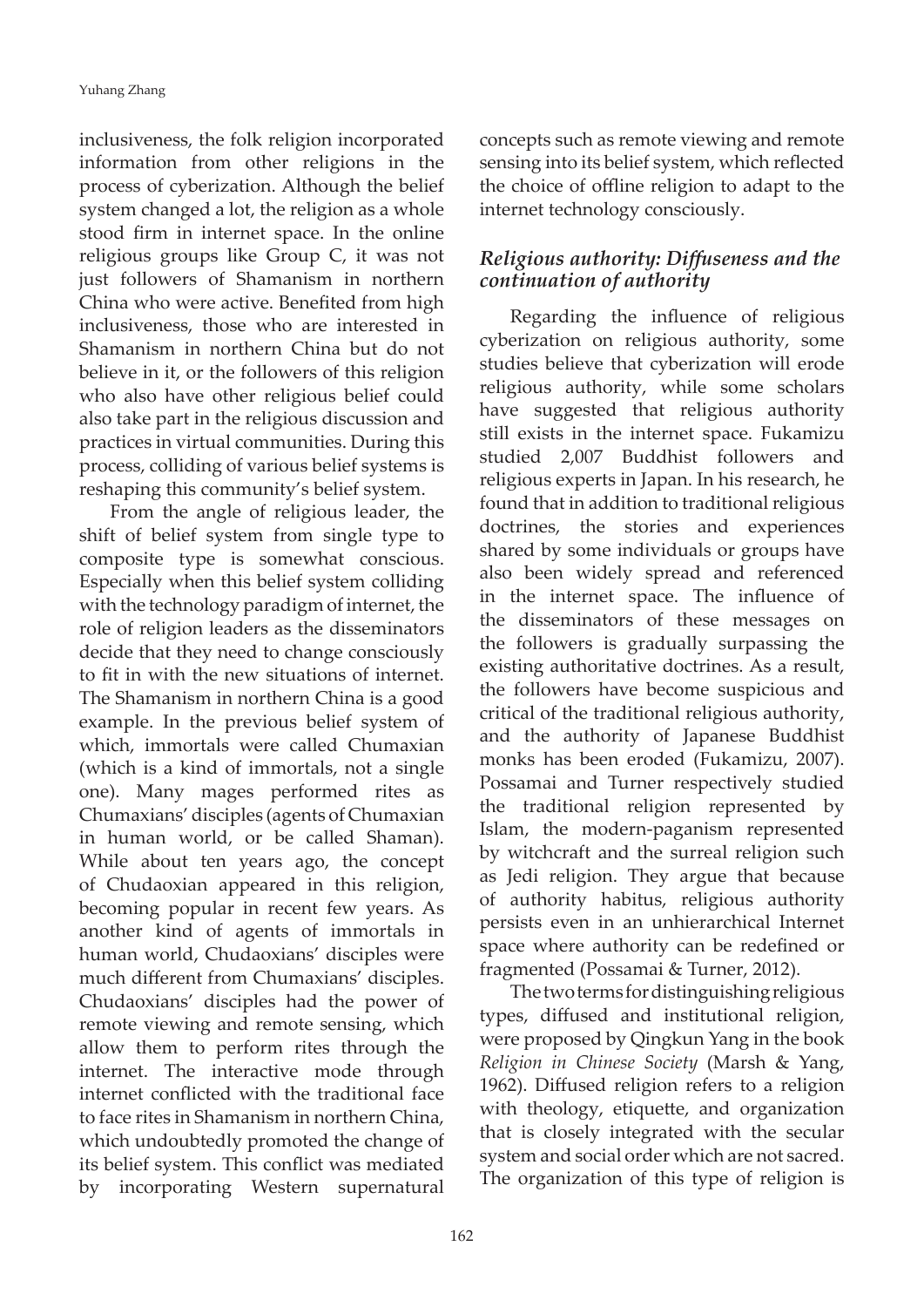often very loose, and the doctrine and ritual norms are integrated into many aspects of secular life (Sa, 2018). In China, most of the folk religions other than the five major religions recognized by the government show diffused characteristics, and some of the five major religions outside the official system also have similar characteristics.

In a large number of studies on the internet and online religion, decentralization is considered an important feature of the internet. Many studies on Chinese internet religion have pointed out the threat to traditional religious authority and religious structure caused by the decentralization of the internet. For traditional religious authority, knowledge monopoly is an important foundation for its existence. In an open, diversified, and more accessible internet space, they are undoubtedly facing the possibility of stepping down from the altar. However, re-centralization and multi-centralization are also the trends in the internet society, which provides new possibilities for the continuation or formation of online religious authority. Due to the existence of authority habitus in the real world, religious communities in the internet space are likely to form a situation where authorities are crowded and competing with each other (Possmai & Turner, 2014). From the perspective of the entire internet space, re-centralization and multi-centralization seem to be the changing trend of religious authority. However, through the observation of Group C, the researcher believes that, different from institutional religions such as Christianity and Islam, religious authority of diffused religions still keeps a high degree of recognition in the Internet space. This phenomenon is not obvious in the entire internet space, but can be better displayed in religious groups with a small number of people and a certain degree of closedness.

As a folk religion, Shamanism does not have official institutions and clerics, nor

does it have systematic and written religious doctrines and ritual norms, so it conforms to the characteristics of a diffused religion. These characteristics have maintained the authority of religious leader in Group C to a certain extent. The group members of Group C call the owner of the group master. She has absolute authority in the group, while the group managers with whom she is in close contact have the second level of authority (group managers are mostly disciples of group owner in reality). This kind of authority includes knowledge authority and symbolic authority, these are, the right to interpret religion-related issues and the sanctity of the group owner herself as a shaman. Discussions on doctrines and answers to the confusion of believers often appear in Group C. When these discussions only involve general group members, there will often be some collisions of different views, and sometimes even turn into a quarrel. Once the group owner makes an explanation on the relevant issue, the discussion on this issue will come to an end, and almost no one would question or refute her explanation. On one occasion, a group member was not very respectful to the group owner in the process of performing a religious rite through live streaming. Soon it attracted a lot of reprimands from other group members, which also confirmed the authority effectiveness of group owner among the majority of group members.

The reason why the owner of Group C can still have a high degree of authority in the internet space is related to the characteristics of diffused religion. Institutional religions often have recognized religious scriptures and systematic doctrines. The dissemination of such information in the internet space has broken the traditional religious authority's monopoly on knowledge, thereby weakening their authority to a certain extent. But diffused religion has a different situation on this issue. Although the doctrines of diffused religions are diverse and of large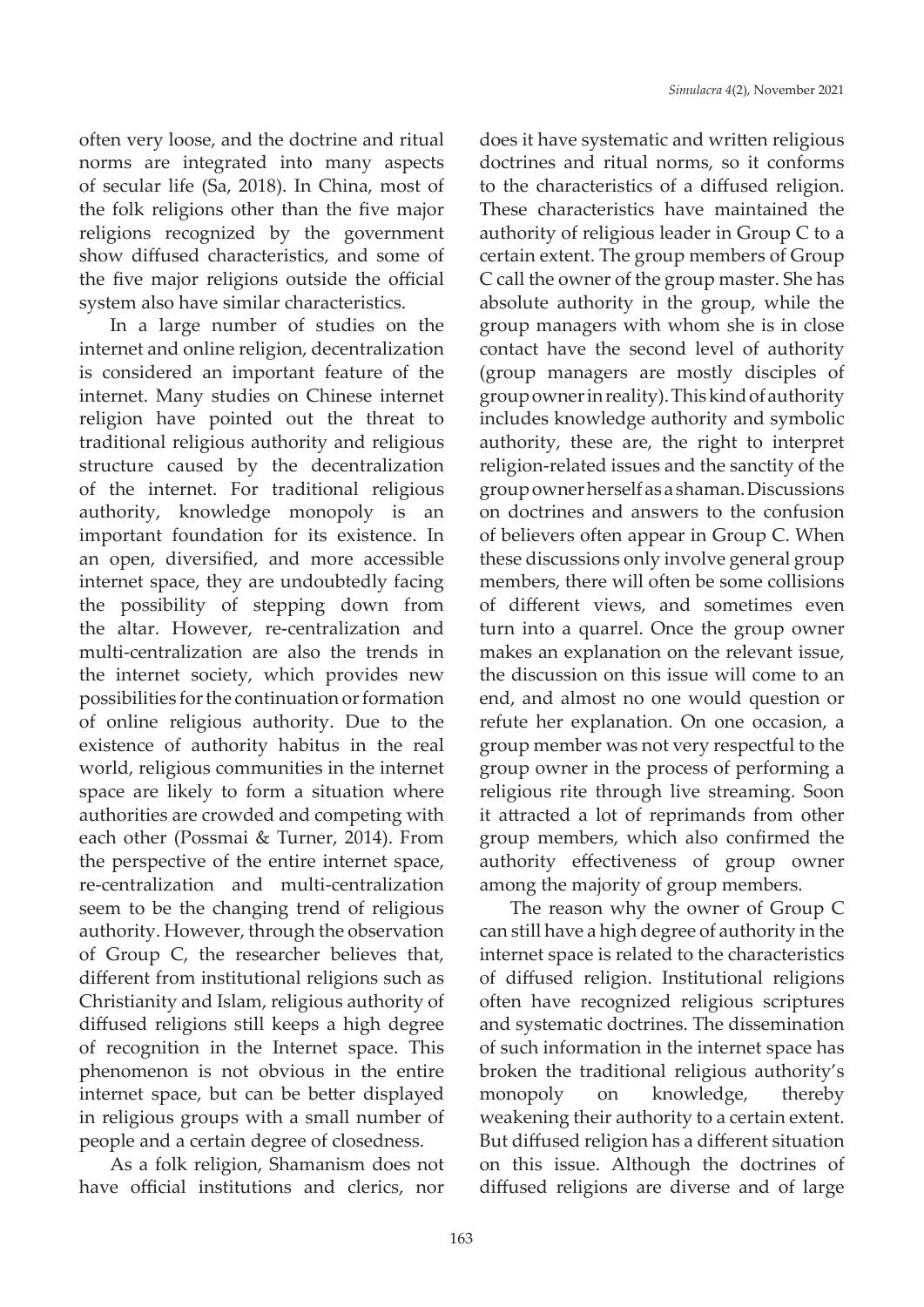amounts, they are not systematic, and there is no official religious institution to endorse them. Compared with institutional religions, believers can only get scattered information about diffused religions from various sources in the internet space, and this information is mixed with good and bad. The easy accessibility and openness of information in the Internet space are less helpful to them. Under this circumstance, the religious authority of diffused religion can still monopolize religious knowledge to a large extent in the internet space, and its authority can therefore be maintained. Of course, group owners and group managers are the maintainers of group order, with the power to admit and remove general group members. They can determine the presence or absence of general group members in the group, hence forming a deterrent to group members. Further research is needed to determine whether such authority is stronger or weaker than religious authority.

#### *Religious experience: The phenomenon of self-centeredness*

Religious experience is an indispensable basis for the existence of religious belief, and this is also true in the Internet space. With the tendency of contemporary religions to belittle creeds and doctrines (Clark et al., 2002), religious experience has become even more important in religious life. Previous studies have affirmed the possibility of the internet as a sacred space, and also focused on the phenomenon of the individualization of religious experience in online religion. Hutchings conducted case studies on three online churches, and concluded that believers can also be immersed in religious experience in virtual sacred spaces, and then questioned some early studies that believed that online religious experience could not replace worship in reality (Hutchings, 2007). Krueger's research reveals the

individualization of online religious experience. He believes that individual believers use the power of the internet to bypass the man-made or non-human obstacles in traditional religions, so as to achieve an individualized spiritual life in the internet space (Krueger, 2004). Armfield and Holbert point out in their research the phenomenon that more and more believers break away from organized religious institutions in the context of the internet, and believe that although this phenomenon is a manifestation of secularization on the surface, it actually represents the revival of religion on the individual level (Armfield & Holbert, 2003).

In the observation of Group C, the researcher found that while the religious experience of online religion showed the above-mentioned trend of individualization, there also appeared many phenomena of self-centeredness. Individualization is the opposite of organization, which represents the tendency of believers to break away from religious organizations or communities in the Internet space. In contrast to individualization, self-centeredness is the opposite of egalitarianism, aiming to show that believers emphasize their own importance in religious experience. This phenomenon can be compared to the Christians' belief that they have received more attention from God than others, and that they are bound to enter heaven eventually. In the internet space, many believers have developed a self-centeredness, or self-perception of themselves as having an important divine identity and mission.

In the religious system of Shamanism, every believer is inextricably linked with different immortals. These immortals can influence the fortune of believers. Their magic power can also reflect the abilities of believers, and some immortals will also give believers an important sacred mission. Among the offline religious traditions, Shamanism has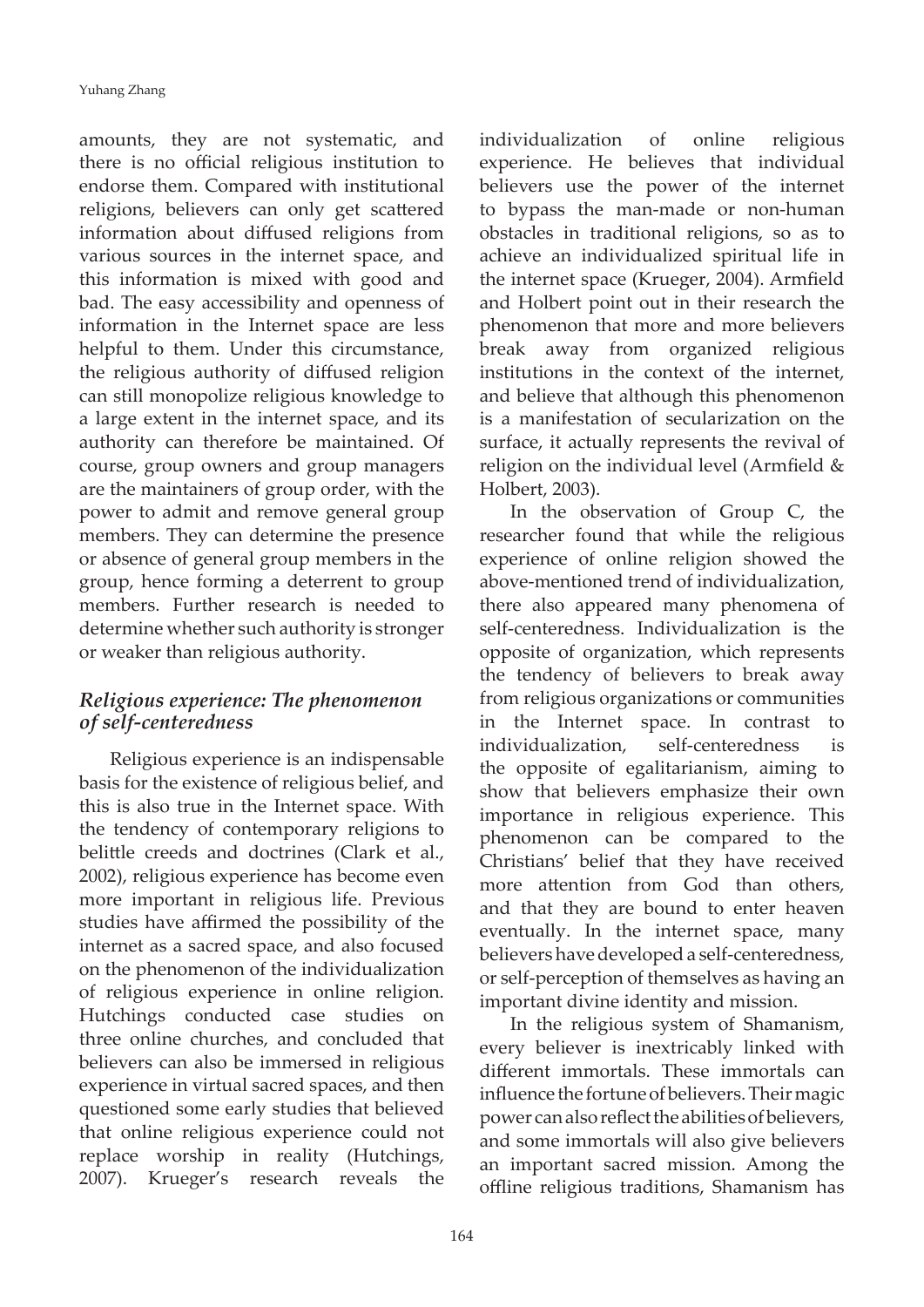strong regional characteristics. Believers' understanding of this religion basically comes from the introduction of people around them, and there are only a few authoritative shamans in each region. In this case, the identity of the immortals linked to believers was mostly identified and pointed out by the local shaman, and there was little room for self-interpretation of the doctrines and witnesses. However, the openness and pluralism of the internet provide believers with more possibilities. In addition to local or online shamans, they can also choose to discover their immortals with the help of other believers or through their own exploration.

Many believers in Group C believe that they are favored by the powerful immortal and shoulder the important mission of saving the world and helping the people. They have experienced a lot of witnesses in their lives, and tried to prove their important sacred identity through these witnesses in the group. Most of these believers are young people in their 20s and 30s. Compared with middle-aged and elderly believers, they use the Internet more frequently and skillfully. Also, their belief systems are more pluralistic. The researcher had a face-to-face interview with such a believer in Group C. He believes that he was a prince from another planet in previous lives, and he was one of the disciples of Buddha. He also has a very important mission in this life. He perceives that a lot of signs are happening around him, such as his ability to summon the spirit from another world to paint, to talk to Buddha. And these signs appeared to guide him to recognize his identity and mission. In his own words, he was at the center of the whirlpool. In general, in his daily religious experience, he gradually formed a recognition that he has important sacred identity and missions, and is the central figure of a major event.

This phenomenon of self-centered religious experience is not universal,

but mostly appears among younger believers, and its formation is related to the background and experience of believers themselves. However, the pluralistic and free belief space provided by the internet for believers is an important basis for this phenomenon. First of all, believers can access information from different religious beliefs in the internet space, so that they can break away from the belief system and thinking framework of a certain religion, and form a new understanding of their original beliefs, or construct a new belief system. In addition, believers have a high degree of freedom on the Internet, and the answers to questions about what is witness and how to interpret doctrines are largely in their hands. They construct personalized belief systems based on various religious information derived from the internet, and then obtain self-centered religious experiences through their own interpretation of witnesses. This freedom does not conflict with the religious authority that still exists in the internet space. It's not that this part of believers does not recognize the authority of religious leaders, but in many cases no longer need to confirm their religious thoughts through religious leaders. They can find many likeminded believers with similar ideas as long as they raise their arms on the internet. These believers take full advantage of the diversity and freedom of the internet, embedding their self-centered religious witnesses into their own life experiences, thereby achieving a satisfying religious experience.

### **Conclusion**

In the above discussion, this article explored the influence of religious cyberization on traditional belief system, religious authority and religious experience. In terms of belief system, higher inclusiveness is conducive to the spread and development of folk religions in the internet space.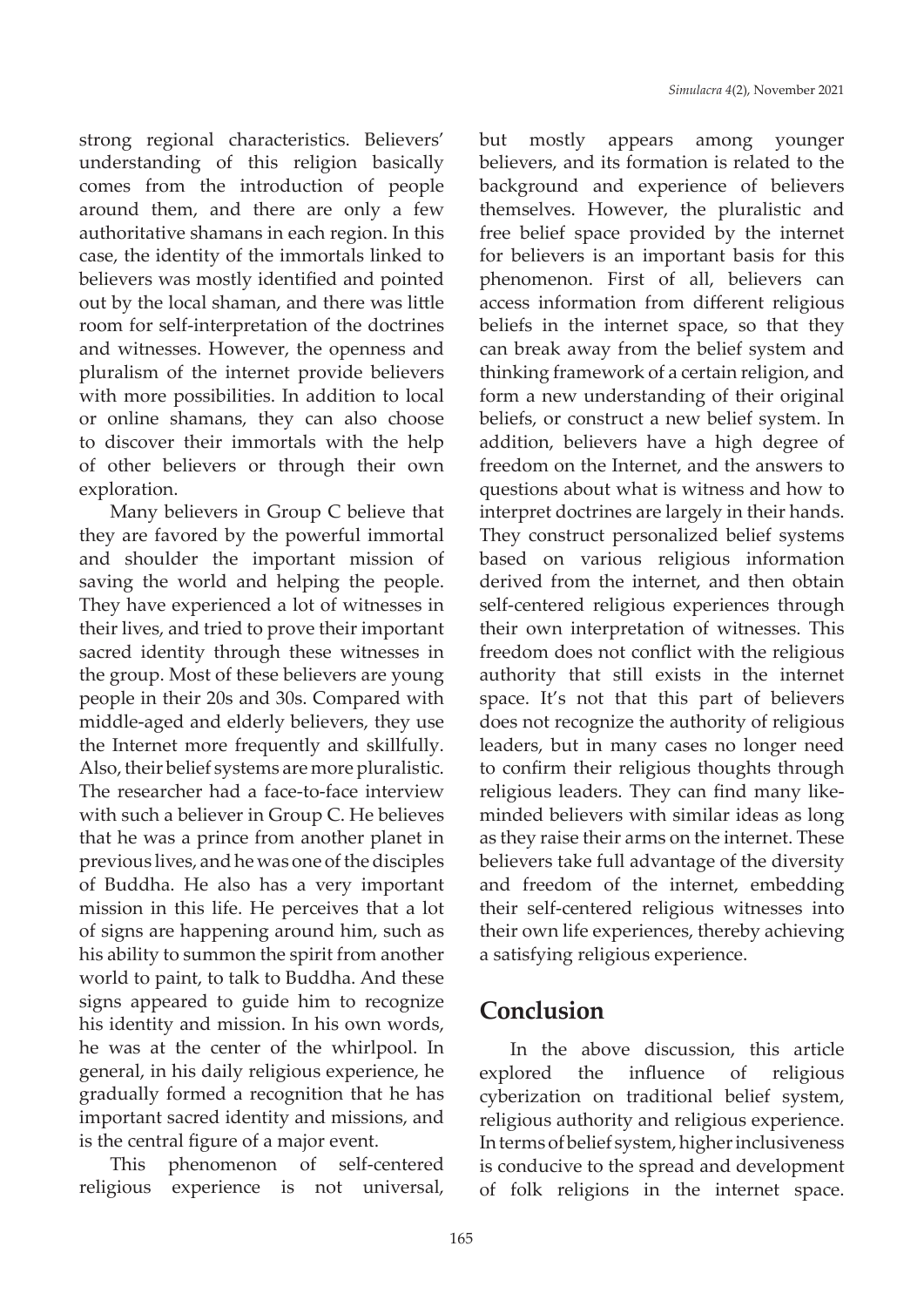Therefore, the belief system of individual believers or groups have a tendency to shift from a single type to a composite type. From the perspective of religious disseminators, this transformation is conscious in many cases. In terms of religious authority, religious leaders of diffused religions still monopolize religious knowledge to a large extent in the Internet space, and their authority can continue in the virtual sacred space. In terms of religious experience, the researcher has observed the phenomenon of self-centeredness of religious experience in online religion, and the pluralism and freedom of the Internet are the bases of this phenomenon. The emergence and development of internet technology has promoted many social changes. For religions, the internet can be used both as a new belief space and as an instrumental force, presenting both opportunities and challenges. In the case of China's folk religions, their inherent inclusiveness and diffuseness seem to make them more adapted to the new territory of the internet than many officially recognized religions. These situations where religions are closely integrated with people's secular lives may be playing out again in the Internet space.

This study mainly has the following limitations. Firstly, limited by the research methods and data collected, this study only discusses the influence of cyberization on belief system, religious authority and religious experience, but does not involve more aspects of religion. Secondly, since this study adopted a case study method, the extent to which the above conclusions are universal remains to be further tested.

### **Declaration of Ownership**

This article is my original work.

### **Conflict of Interest**

There is no conflict of interest to declare in this article.

## **Ethical Clearance**

This study was approved by the institution.

### **References**

- Armfield, G. G., & Holbert, R. L. (2003). The relationship between religiosity and internet use. *Journal of Media and Religion, 2*(3), 129-144. https://doi.org/10.1207/ s15328415jmr0203\_01
- Brasher, B. (2001). Give me that online religion. *Choice Reviews Online*, 39(02). https://doi.org/10.5860/choice.39-0876
- Clark, L. S., Hadden, J. K., & Cowan, D. E. (2002). Religion on the internet: Research prospects and promises. *Sociology of Religion, 63*(4), 540–541. https://doi. org/10.2307/3712307
- Cobb, J. (1998). *Cybergrace: The search for God in the digital world*. Crown Publishers.
- Fukamizu, R. K. (2007). Internet use among religious followers: Religious postmodernism in Japanese Buddhism. *Journal of Computer-Mediated Communication, 12*(3), 977-998. https:// doi.org/10.1111/j.1083-6101.2007.00359.x
- Helland, C. (2000). Online religion/religion online and virtual communitas. *religion on the internet: Research prospects and promises*, ed. Jeffrey K. Hadden, Dougles E. Cowan, JAI Press, 8, 205- 223. Retrieved from http://books.google. com/books?id=iS80IHp0cDwC&pg=PA 105&lpg=PA105&dq=Online-religion/ religion-online+and+virtual+communita s&source=bl&ots=gwOoakhqVV&sig=\_ vZdggLUGLfNebPjfzacEuvReLA&hl = e n & e i = l 1 y 8 T o P T O q f O 2 g W D h p 2 aBQ&sa=X&oi=book\_result&ct=result &resnum=6&ved=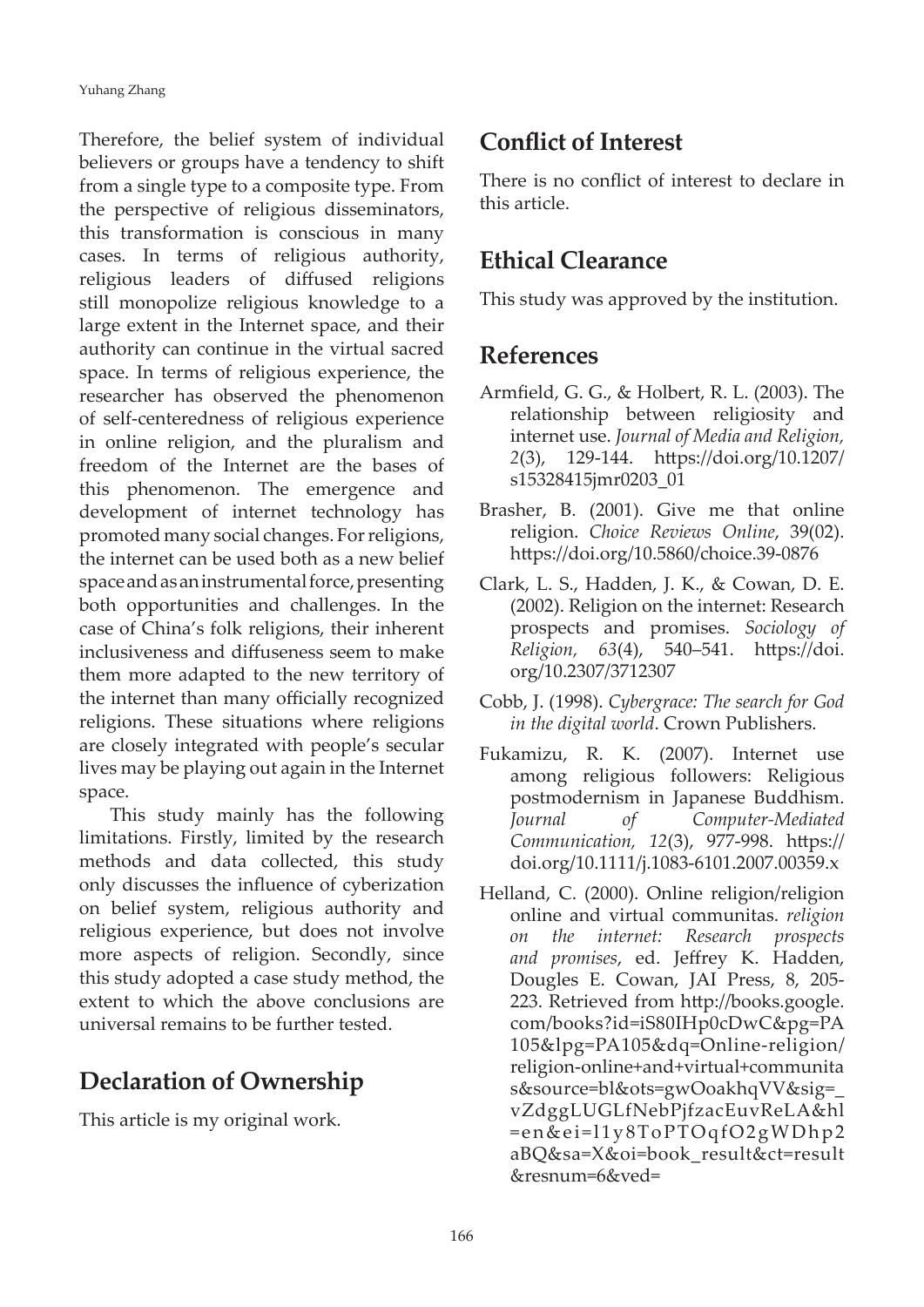- Huang, L. P. (2018). The O2O model for Japanese religious groups®A case study of the Konkokyo Momoyama Church. *The World Religious Cultures* (01), 88- 96. Retrieved from https://kns.cnki.net/ kcms/detail/detail. aspx?FileName= RELI201801017&DbName= CJFQ2018
- Hutchings, T. (2007). Creating church online: A case-study approach to religious experience. *Studies in World Christianity, 13*(3), 243-260. https://doi.org/10.3366/ swc.2007.13.3.243
- Krueger, O. (2004). The internet as distributor and mirror of religious and ritual knowledge. *Asian Journal of Social Science, 32*(2), 183-197. https://doi. org/10.1163/1568531041705077
- Liang, W. G. (2020). The internet experience of believers and the changing governance of authority: A review of "internet + religion" research at home and abroad. *Studies in World Religions*, (03),183-188. Retrieved from https://kns.cnki.net/ kcms/detail/ detail.aspx?FileName= WORL202003021&DbName= CJFQ2020
- Li, C. M., & Gu, F. Y. (2018). Characteristics, risks and comprehensive management of online religion. *Inner Mongolia Theory Research of United Front*, (5), 49- 54. Retrieved from https://kns.cnki. net/kcms/detail/detail.aspx?FileName =LMTZ201805014 &DbName=CJFQ2018
- Li, M. (2011). The religion's internet communication and the believer's group identification. *Journal of Hebei Normal University of Science & Technology, 10*(2), 32-36. Retrived from https://kns.cnki. net/kcms/detail/detail.aspx? FileName= HZYS201102008& DbName=CJFQ2011
- Ma, J. (2016). Cybermatics for cyberization towards cyber-enabled hyper worlds. *2016 4th IEEE International Conference on Mobile Cloud Computing, Services, and Engineering (MobileCloud)*. https://doi. org/10.1109/mobilecloud.2016.17
- Ma, N. (2020). Research on the current situation and management strategies of internet religious activities in China. *Science and Atheism*, (01), 29-35. Retrieved from https://kns.cnki.net/ kcms/detail/detail.aspx? FileName= KXWS202001007&DbName= CJFQ2020
- Marsh, R. M., & Yang, C. K. (1962). *Religion in Chinese society*: A study of contemporary social functions of religion and some of their historical factors. *American Sociological Review, 27*(3), 439. https://doi. org/10.2307/2089842
- O'Leary, S. D. (1996). Cyberspace as sacred space: Communicating religion on computer networks. *Journal of the American Academy of Religion, LXIV*(4), 781-808. https://doi.org/10.1093/jaarel/ lxiv.4.781
- Possamai, A., & Turner, B. S. (2012). Authority and liquid religion in cyberspace: The new territories of religious communication. *International Social Science Journal, 63*(209-210), 197-206. https://doi.org/10.1111/issj.12021
- Sa, J. X. (2018). An analysis of the "diffuseness" of religion in China. *Jing Chu Academic Journal*, 2018, (17), 122-124. Retrieved from https://kns.cnki.net/kcms/detail/detail. aspx? FileName= HGZK201806001033& DbName=CPFD2018
- Shi, L. (2016). Research on online religion, online society and social governance: A case study of S City. *The World Religious Cultures*, (5), 18-23. Retrieved from https://kns.cnki.net/ kcms/detail/detail.aspx?FileName= RELI201605005&DbName= CJFQ2016
- Shi, L. (2018). Reflection on the issue of online religion in China and its overall governance. *Information Security and Communications Privacy*, (3), 20-22. Retrieved from https:// kns.cnki.net/kcms/detail/ detail. aspx? FileName=TXBM201803006& DbName=CJFQ2018